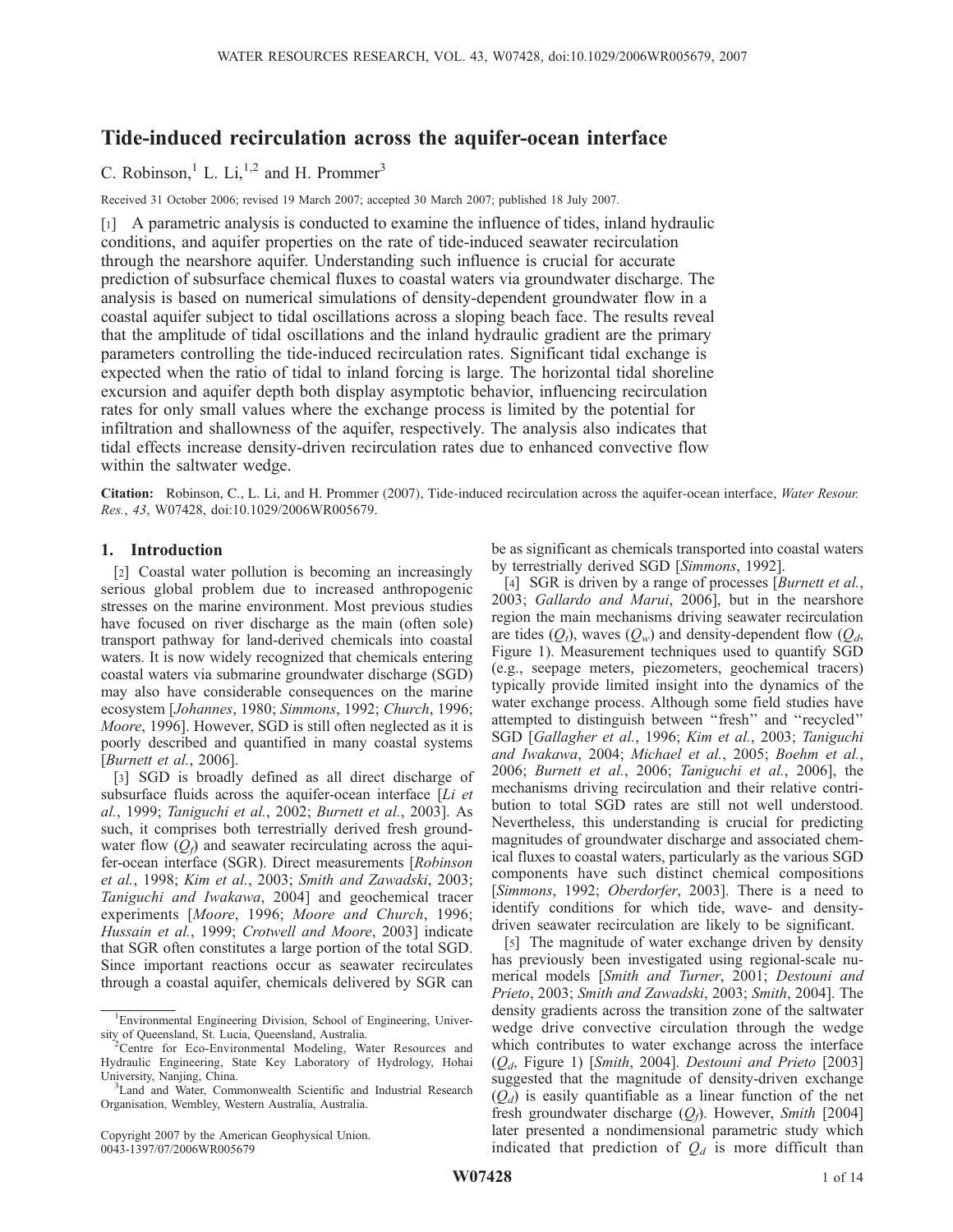

Figure 1. Conceptual model of a coastal groundwater system subject to oceanic oscillations. In the nearshore region, SGD consists of inland fresh groundwater flow  $(Q_f)$  and seawater recirculating across the aquifer-ocean interface (SGR). SGR is driven primarily by wave setup and runup  $(Q_w)$ , tides  $(Q_t)$ , and density-driven convection  $(Q_d)$ . Shading (gray scale) depicts typical salt distribution with an upper saline plume (USP) present in addition to the classical saltwater wedge. The two saline plumes confine a freshwater discharge ''tube'' (FDT) whereby fresh groundwater discharges around the low-tide mark. This figure is based on Figure 1 of Robinson et al. [2007a] (copyright Elsevier 2007).

expected. This is due to the strong dependence of densitydriven convection on the aquifer dispersivities which are typically uncertain and scale-dependent. Here, we focus on tide-induced recirculation which has received little attention but has been found to be a significant water exchange mechanism in tidally influenced environments [Robinson et al., 2006].

[6] Tidal forcing across a sloping beach face results in the movement of large quantities of water  $(O_t)$ , relative to fresh groundwater discharge  $(Q_f)$ , across the aquifer-ocean interface. Water infiltration occurs when the instantaneous seawater level exceeds that of the beach water table causing input on the rising tide and discharge mainly on the ebbing tide. Direct measurements of semidiurnal fluctuations in SGD are widely reported [Reay et al., 1992; Staver and Brinsfield, 1996; Robinson et al., 1998; Kim and Hwang, 2002; Taniguchi, 2002; Taniguchi et al., 2003, 2005]. The nonlinearity associated with tidal forcing on a sloping beach boundary results in a tide-averaged asymmetric exchange pattern whereby infiltration dominates in the upper intertidal zone and exfiltration near the low-tide mark [Boufadel, 2000; Mango et al., 2004; Robinson et al., 2007a]. This asymmetric exchange sets up a seawater circulation cell through the intertidal zone (Figure 1).

[7] Compared with density-driven recirculation which operates over large areas and is associated with long residence times (order of  $10^3 - 10^4$  d), tide-induced recirculation is a localized phenomenon characterized by high specific fluxes and relatively short residence times (order of  $10<sup>1</sup>$  d) [*Robinson et al.*, 2007a]. While densitydriven recirculation has the potential to drive long-term chemical exchange with aquifer sediments up to depths of kilometers below the seafloor [Wilson, 2005], tide-induced recirculation is typically confined to shallow intertidal sediments [Michael et al., 2005; Robinson et al., 2007a]. Tidally driven recirculation is significant however not only because of the chemical interaction between the recirculating seawa-

ter and sediments but more importantly because recirculating seawater may mix with fresh groundwater discharging through the nearshore aquifer. The tide-induced seawater circulation cell which operates through the intertidal zone leads to the formation of an upper saline plume in addition to the classical saltwater wedge (Figure 1) [*Boufadel*, 2000; Vandenbohede and Lebbe, 2005; Robinson et al., 2006]. This upper saline plume represents an active and dynamic zone of mixing between the recirculating seawater (oxygenated) and fresh groundwater (anoxic), and thus an important biogeochemical reaction zone in the nearshore aquifer [Robinson et al., 2007a]. Because of the importance of the mixing process in determining chemical inputs to coastal waters via SGD, this mixing and reaction zone is commonly referred to as a subterranean estuary [Moore, 1999; Charette and Sholkovitz, 2002; Ullman et al., 2003; Slomp and Cappellen, 2004; Spiteri et al., 2005; Charette and Sholkovitz, 2006]. The presence of the tidally driven circulation cell also results in fresh groundwater  $(Q_f)$  discharging through a freshwater ''tube'' near the low-tide mark, rather than at the shoreline as is the case for nontidal conditions (Figure 1) [*Robinson et al.*, 2006].

[8] Numerous models have been developed to investigate the influence of tidal forcing on the coastal groundwater system [Oberdorfer et al., 1990; Yim and Mohsen, 1992; Ataie-Ashtiani et al., 1999; Boufadel, 2000; Zhang et al., 2001; Chen and Hsu, 2004; Vandenbohede and Lebbe, 2005]. Li et al. [1999] initially drew increased awareness to the significant magnitude of tide-induced seawater recirculation. On the basis of a simple theoretical model, they demonstrated that for certain conditions this recirculation may account for up to 37% of the total SGD. Robinson and Gallagher [1999] and *Uchiyama et al.* [2000] were first to numerically simulate and quantify magnitudes of SGD in the presence of tidal forcing. However, neither of these studies separated the ''fresh'' from the ''recirculated'' SGD components. Recent numerical investigations by Werner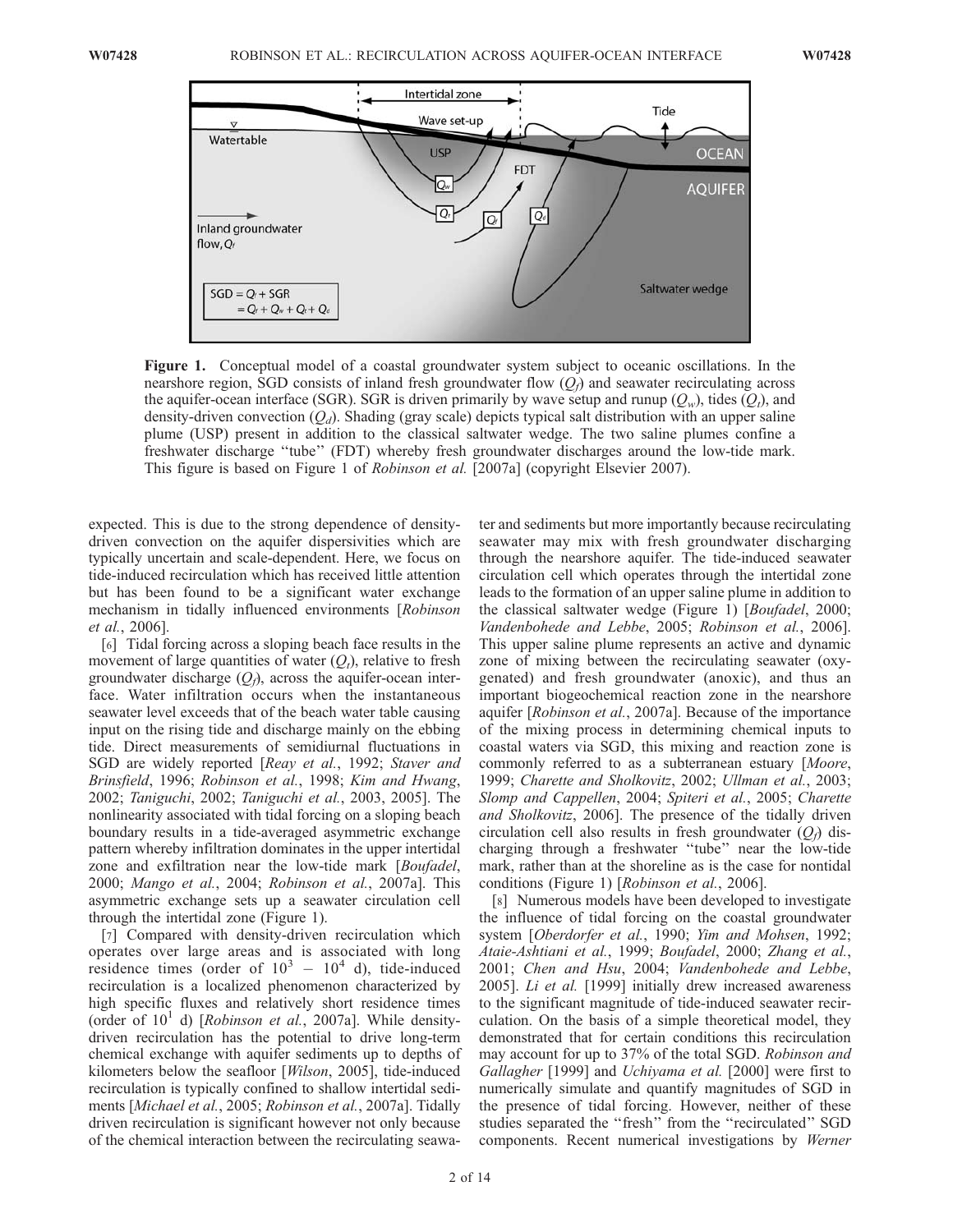and Lockington [2006] and Mao et al. [2006] provide valuable insight into the effect of tidal fluctuations on nearshore groundwater hydrodynamics and salt transport over a range of tidal, hydrological and aquifer conditions. However, quantification of the rates of exchange across the aquifer-ocean interface was not conducted in these works.

[9] Currently, the most detailed numerical investigation into the influence of tides on SGD is that of Prieto and Destouni [2005]. They concluded that when fresh groundwater discharge is small, tidal oscillations significantly increase the magnitude of seawater recirculation across the aquifer-ocean interface. Such a tidal effect is reduced with increasing fresh groundwater discharge. Simulations were performed for three scenarios with different aquifer thickness, hydraulic conductivity and porosity. Calculated SGD rates were found to be independent of site specifics. This result is in contrast with the findings of Mao et al. [2006] and Werner and Lockington [2006] that tide-induced flow patterns in the nearshore aquifer vary significantly for different forcing and aquifer conditions. The discrepancy may be due to the regional scale used in Prieto and Destouni's model [2005].

[10] Here we present a detailed parametric study investigating the rate of water exchange across the aquifer-ocean interface driven by tidal forcing. Simulation results were analyzed using relevant nondimensional groups of physical quantities to identify conditions for which tide-induced seawater recirculation is likely to constitute a large portion of the total SGD. The density-dependent groundwater flow code SEAWAT-2000 [Langevin et al., 2003] was used to conduct the numerical simulations. The magnitude of densitydriven seawater recirculation in the presence of tidal forcing was also evaluated. Focusing on tidal effects, this paper does not examine seawater recirculation driven by waves [Li et al., 1999], seasonal variations in the inland water table [Michael et al., 2005], geothermal convection [Kohout, 1967] and subtidal pumping [Riedl et al., 1972; Shum and Sundby, 1996]; these processes may also represent important mechanisms for water exchange across the aquiferocean interface.

### 2. Numerical Model

[11] The numerical model used for this study is similar to that presented by Robinson et al. [2007a]. Flow in an unconfined coastal aquifer subject to tidal oscillations across a sloping beach boundary is simulated using the variable-density groundwater flow code, SEAWAT-2000.

[12] SEAWAT-2000 is based on two coupled partial differential equations which describe the flow of a variable-density fluid and salt transport. The governing equation for saturated density-dependent groundwater flow is

$$
\nabla \cdot \left[ \rho K_f \left( \nabla \cdot h_f + \frac{\rho - \rho_f}{\rho_f} \cdot \nabla z \right) \right] = \rho S_f \frac{\partial h_f}{\partial t} + n_e \frac{\partial \rho}{\partial t} - \rho_s q_s,
$$
\n(1)

where z [L] is the vertical coordinate directing upward;  $K_f$  $[LT^{-1}]$  is the equivalent freshwater hydraulic conductivity;  $h_f$  [L] is the equivalent freshwater head;  $\rho$  [ML<sup>-3</sup>] is the fluid density;  $\rho_f$ [ML<sup>-3</sup>] is the freshwater density;  $S_f$ [L<sup>-1</sup>] is

the equivalent freshwater storage coefficient;  $t$  [T] is the time;  $n_e$  is the effective porosity; and  $\rho_s$  [ML<sup>-3</sup>] and  $q_s$  $[T^{-1}]$  are the density and flow rate per unit volume of aquifer of the source/sink, respectively [Langevin et al., 2003]. The governing equation for salt transport is

$$
\frac{\partial (n_e C)}{\partial t} = \nabla \cdot (n_e D \nabla C) - \nabla \cdot (n_e \vec{\nu} C) - q_s C_S, \tag{2}
$$

where C  $[ML^{-3}]$  is the concentration of dissolved salt; D  $[L<sup>2</sup>T<sup>-1</sup>]$  is the hydrodynamic dispersion coefficient tensor;  $\vec{v}$  $[LT^{-1}]$  the pore water velocity; and  $C_s$   $[ML^{-3}]$  is the concentration of dissolved salt from the source/sink [Zheng and Wang, 1999]. The relationship between the fluid density and salt concentration is represented by the linear equation of state:

$$
\rho = \rho_f + \frac{\partial \rho}{\partial C} C,\tag{3}
$$

where  $\frac{\partial \rho}{\partial C}$  is set to 0.7143 with  $\rho$  and C both expressed in kg m<sup>-3</sup> [Langevin et al., 2003]. This value is applicable for salt concentrations ranging from zero to that of seawater (around 35 kg m<sup>-3</sup>).

[13] A schematic of the model domain is shown in Figure 2. Alongshore groundwater flow and salt transport were assumed to be negligible and as such the model was two dimensional in the vertical and shore normal directions. The model had a total length,  $L = L_S + L_L$  and an aquifer thickness, H. The x-z coordinate origin was located at the shoreline (i.e., intersection of the mean sea level with the beach face).

[14] Tidal forcing across a sloping beach face results in a highly dynamic and complex boundary along the aquifer's seaward interface. For certain conditions, the water table within a coastal aquifer may become decoupled from the tidal level during ebbing tide, leading to the formation of a seepage face where water outcrops on the beach face [*Turner*, 1993]. When this decoupling occurs the aquifer's seaward boundary consists of both a head-prescribed face and a seepage face. While the hydraulic head on the headprescribed face is given by the tidal elevation, the seepage face is determined by the local elevation. The position and extent of the seepage face is not known a priori, making specification of this boundary condition difficult. To simulate tidal forcing on the aquifer's seaward boundary, we used a two zone model with a surface water and an aquifer zone. A sloping boundary was used to separate the two zones in the intertidal and nearshore subtidal regions. Further offshore a horizontal boundary, typical in lowerenergy environments, was used to represent the aquiferocean interface. Coastal surface water was simulated using high hydraulic conductivity (10<sup>6</sup> m d<sup>-1</sup>),  $n_e = 1$  and constant salt concentration =  $35 \text{ kg m}^{-3}$ . Tidal forcing was implemented by applying temporally varying heads to specific cells in the surface water zone (Figure 2). A semidiurnal tide was simulated:

$$
h_T = A\cos\omega t + H,\t\t(4)
$$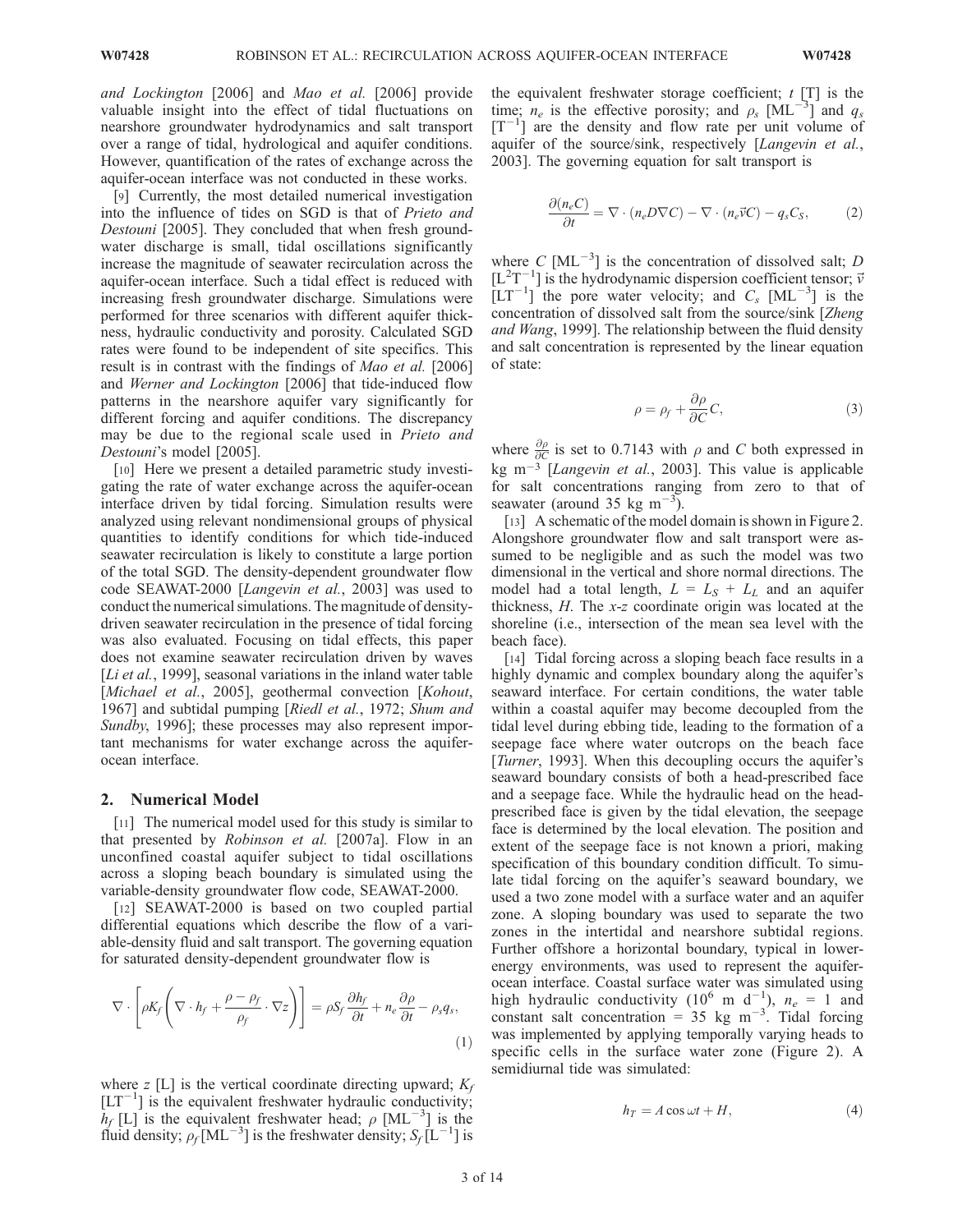

No flow

Figure 2. Model geometry and boundary conditions. Model domain is divided into two zones: a surface water zone (zone A, not shaded) and an aquifer zone (zone B, shaded). This figure is based on Figure 2 of Robinson et al. [2007a] (copyright Elsevier 2007).

where  $h_T$  (m) is the time-varying head, A (m) is the tidal amplitude and  $\omega$  is the tidal angular frequency (12.567 d<sup>-1</sup>;  $period = 0.5$  d). The high hydraulic conductivity assigned to surface water cells allowed for nearly instantaneous transmission of this dynamic head condition to the submerged aquifer-ocean interface. The use of a high hydraulic conductivity zone for surface water has previously been adopted in groundwater models simulating seepage into lakes [Winter, 1976; Anderson et al., 2002]. More recently this technique was employed by *Mao et al.* [2006] to model groundwater dynamics in a coastal aquifer subject to tidal forcing.

[15] While this two zone approach allowed for the simulation of tidal forcing on the aquifer's seaward boundary, it did not permit seepage face development. SEAWAT-2000 does not model variably saturated flow but uses a drying/ rewetting function to model the transient dewatering of cells in response to tidal fluctuations. On the ebbing tide, a cell falls ''dry'' and is made inactive (i.e., no flow) when the calculated head in the cell falls below the bottom elevation of the cell. On the rising tide, the cell is ''rewet'' when the water levels in neighboring cells are above a user-defined threshold. As cells above the water table are no flow, discharge across the aquifer-ocean interface can only occur through the surface water cells below the tidal level (i.e., through the submerged aquifer-ocean interface). Therefore the seepage face was not simulated. As a result, we expect that for conditions where a seepage face is likely to form (e.g., flat beach, low permeability and large tidal amplitude), predicted tidal exchange rates may be underestimates due to the restricted discharge across the interface. Despite this limitation of the model, the numerical predictions provide significant insight into the magnitude of tide-induced recirculation, advancing considerably the current state of knowledge.

[16] The offshore vertical boundary was a no flow boundary. Implementation of a time-varying head (tidal) condition along this boundary did not have a noticeable effect on flows in the nearshore aquifer and subsequent SGD rates so long as the boundary was located far from the

shore. Terrestrial groundwater discharge  $(Q_f)$  was simulated by specifying a uniform constant flux along the landward vertical boundary:

$$
Q(-L_L) = q_f H \tag{5a}
$$

$$
C(-L_L) = C_f, \t\t(5b)
$$

where  $Q(m^3 m^{-1} d^{-1})$  is the volumetric discharge per unit width of the aquifer,  $q_f$  (m d<sup>-1</sup>) is the uniform, specific discharge and  $\dot{C}_f$  (0.1 kg m<sup>-3</sup>) is the salt concentration of fresh groundwater. The bottom boundary was no flow, representing an impermeable aquifer base. The upper boundary was a phreatic surface with negligible groundwater recharge.

#### 3. Dimensional Analysis

[17] The nearshore aquifer system may be parameterized to assist in understanding the factors controlling seawater recirculation in the presence of tidal forcing. The analysis presented below extends that by *Smith* [2004]. The system involves 16 independent quantities  $(L_L, L_S, H, B, \beta, K_x, K_z,$  $Q_f$ ,  $n_e$ ,  $\alpha_L$ ,  $\alpha_T$ ,  $D_m$ ,  $\rho_s$ ,  $\rho_f$ ,  $A$ ,  $\omega$ ) which are expressed in three unit dimensions: length [L], time [T] and mass [M]. Quantities not previously defined include: offshore water depth B (m), beach slope  $\beta$  (dimensionless), horizontal and vertical hydraulic conductivities  $K_x$ ,  $K_z$  (m d<sup>-1</sup>), longitudinal and transverse dispersivities  $\alpha_L$ ,  $\alpha_T$  (m), and coefficient of molecular diffusion  $D_m$  (m<sup>2</sup> d<sup>-1</sup>).

[18] The problem may be simplified by assuming: (1) the aquifer is isotropic and homogeneous  $(K = K_x = K_z)$ ; and (2) molecular diffusion is negligible  $(D_m = 0)$ . This reduces the number of independent quantities to 14 ( $L_L$ ,  $L_S$ ,  $H$ ,  $B$ ,  $\beta$ , K,  $Q_f$ ,  $n_e$ ,  $\alpha_L$ ,  $\alpha_T$ ,  $\rho_s$ ,  $\rho_f$ , A,  $\omega$ ). Buckingham's Pi Theorem [Buckingham, 1914] suggests that the system's behavior can be characterized using 11 (14 minus 3) nondimensional groups. Table 1 summarizes the nondimensional groups adopted in this study.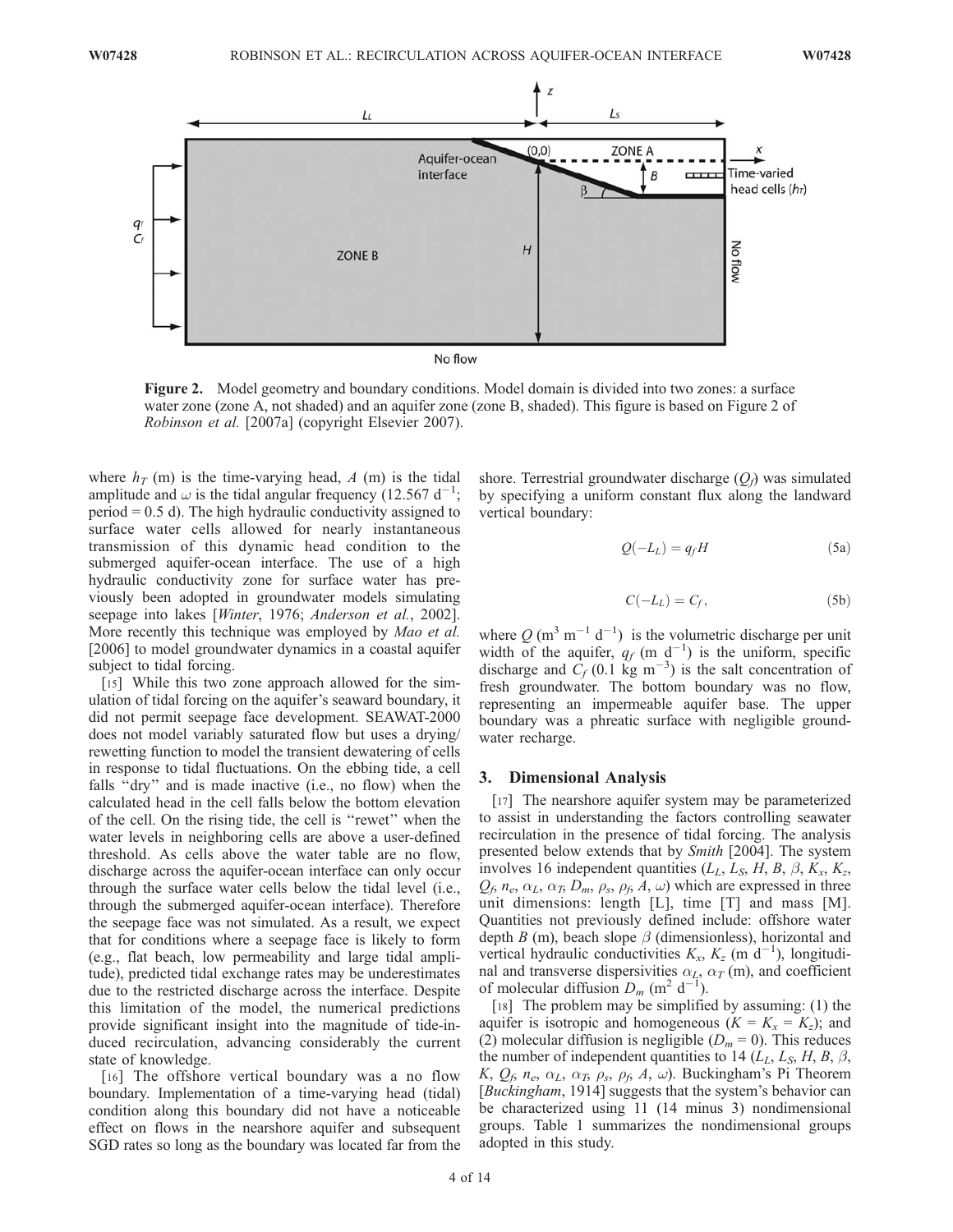| Parameter                                                  | Description                                                                                                       | Values                 | <b>Quantities</b> Varied                    |
|------------------------------------------------------------|-------------------------------------------------------------------------------------------------------------------|------------------------|---------------------------------------------|
| $L_L^* = L_L \sqrt{\frac{n_e \omega}{2KH}}$                | Ratio of landward model extent to tidal<br>propagation distance $(\lambda)$                                       | $\geq 5$               | $L_L$                                       |
| $L_S^* = L_S \sqrt{\frac{n_e \omega}{2KH}}$                | Ratio of seaward model extent to tidal<br>propagation distance $(\lambda)$                                        | >5                     | $L_{s}$                                     |
| $H^* = \sqrt{\frac{\omega n_e H}{2K}}$                     | Ratio of aquifer depth to tidal propagation<br>distance ( $\lambda$ ) [ <i>Nielsen et al.</i> , 1997]             | $1.00 - 4.30$          | K, $\beta$ , $Q_f$                          |
| $B^* = \frac{B}{H}$                                        | Ratio of offshore water depth to aquifer depth                                                                    | 0.2                    |                                             |
| $\delta = \frac{A}{H}$                                     | Ratio of tidal amplitude to aquifer depth                                                                         | $0.008 - 0.067$        | $A, \beta$                                  |
| $\varepsilon = A \cot \beta \sqrt{\frac{n_e \omega}{2KH}}$ | Ratio of horizontal shoreline excursion to tidal<br>propagation distance ( $\lambda$ ) [ <i>Li et al.</i> , 2000] | $0 - 1.45$             | $\beta$                                     |
| $Q_f^* = \frac{Q_f}{HK}$                                   | Inland hydraulic gradient                                                                                         | $0 - 0.02$             |                                             |
| $n_e$                                                      | Effective porosity                                                                                                | 0.25(0.3, 0.35, 0.4)   | $Q_f$<br>$n_e, K, Q_f$                      |
| $D^* = \frac{H}{A}$                                        | Dispersion parameter [Smith, 2004]                                                                                | 60(7.5, 15, 30, 45)    | $\alpha_{\mathcal{B}} \alpha_{\mathcal{L}}$ |
| $\alpha_{i}$<br>$\frac{\alpha_l}{\alpha_t}$                | Dispersivity anisotropy ratio                                                                                     | 10                     |                                             |
| $\rho^* = \frac{\rho_S - \rho_f}{\rho}$                    | Relative density                                                                                                  | 0.025(0, 0.0125, 0.02) | $\rho_s$                                    |

## 3.1. Geometric Ratios  $(L_L^*, L_S^*, H^*, \text{ and } B^*)$

[19]  $L_L^*$  and  $L_S^*$  are ratios of the respective geometric lengths to the characteristic length scale, tidal propagation distance ( $\lambda$ ).  $\lambda$  reflects the amplitude decay of a tideinduced groundwater wave as it propagates in the aquifer. On the basis of the small amplitude groundwater wave theory, tide-induced groundwater head fluctuations in the aquifer  $(h)$ are described by  $h(-x, t) = A \exp (+kx) \cos (\omega t - kx)$  where k (m<sup>-1</sup>) is the wave number,  $k = \sqrt{\frac{\hbar \omega}{2KH}}$  [*Nielsen*, 1990; *Li et al.*, 2004].  $\lambda$  (m) is the inverse of the wave number, i.e.,  $\lambda = \frac{1}{k} = \sqrt{\frac{2KH}{n_e\omega}}$ .

[20] Large values of  $L_S^*$  and  $L_L^*$  were chosen so that the positions of the boundaries did not influence the flows and concentrations in the nearshore aquifer. With these conditions held, the ratios were minimized to reduce the model extent and associated computational effort. The location of the landward boundary  $(L<sub>L</sub><sup>*</sup>)$  was selected such that the amplitude of the local tidal groundwater wave at the boundary was damped to less than 0.1% of the tidal forcing amplitude. For all simulations this length was greater than the distance seawater intruded along the aquifer base. The seaward boundary was positioned sufficiently away from the shoreline so that its location had minimal effect on the density-driven circulations and development of the saltwater wedge.  $L_S^*$  and  $L_L^*$  were always greater than 5 $\lambda$ .

[21] Nondimensional aquifer depth  $(H^*)$  is the ratio of the dimensional depth  $(H)$  to the tidal propagation distance,  $\lambda$ . This parameter represents vertical flow effects in the aquifer. For nonshallow aquifers (i.e., larger  $H^*$ ), vertical flows have been shown to introduce higher-order effects causing tidal water table fluctuations to propagate faster through the aquifer than predicted by Boussinesq type solutions [Parlange et al., 1984; Nielsen et al., 1997]. Here we performed a sensitivity analysis on  $H^*$  to assess the effects of this geometric parameter on the tide-induced recirculation rates.

[22] The nondimensional water depth  $(B^*)$  is the ratio of the offshore water depth  $(B)$  to the aquifer depth  $(H)$ .  $B^*$ affects the location of the beach slope break; the shallower the offshore water depth, the closer the break in slope is to the shoreline. This geometric parameter was not expected to

have a significant influence on recirculation rates as water exchange rapidly diminishes seaward of the low-tide mark. Thus  $B^*$  was held constant at 0.2 for all simulations.

#### 3.2. Tidal Ratios ( $\delta$  and  $\varepsilon$ )

[23] The tidal forcing on the sloping beach boundary was described by the nondimensional parameters,  $\delta$  and  $\varepsilon$ . Here  $\delta$  represents the tidal amplitude (A) relative to the aquifer depth (H), thus signifying the strength of the tidal forcing.  $\varepsilon$ is the ratio of the horizontal shoreline excursion  $(Acot\beta)$  to the characteristic length scale  $(\lambda)$ . These parameters have been shown to give rise to nonlinear behaviors in tidal water table fluctuations leading to the generation of higher-order harmonics and water table overheight [*Parlange et al.*, 1984; Nielsen, 1990; Li et al., 2000]. It was hypothesized that these parameters would largely control the tide-induced recirculation rates.

## 3.3. Inland Hydraulic Gradient  $(Q_f^*)$

[24]  $Q_f^*$  is the ratio of the terrestrially derived SGD  $(Q_f)$  to the aquifer transmissivity  $(KH)$ . On the basis of the Ghyben-Herzberg approximation,  $Q_f^*$  (combined with  $\rho^*$ ) controls the location and shape of the saltwater wedge. *Prieto and* Destouni [2005] previously investigated the effect of  $Q_f$  on SGD rates in tidally influenced systems. However, as only two tidal conditions were simulated and the tide-induced recirculation was not separated from the density-driven recirculation, their results are somewhat difficult to interpret. Here, we investigated the influence of  $Q_f^*$  over a wider range of tidal forcing conditions to better understand its influence on the magnitudes of seawater recirculation driven by tides and density.

#### 3.4. Effective Porosity  $(n_e)$

[25] The effective porosity  $n_e$  determines the pore volume available for the storage of solute mass and also controls the pore water velocity  $(v)$ . It thus influences both the advection and dispersion terms in the salt transport equation (2). The porosity of sand typically ranges from 0.25 to 0.53 [Zheng and Bennett, 1995]. We used a constant  $n_e$  of 0.25. However, to test the significance of this parameter, additional simulations were performed with  $n_e = 0.3$ , 0.35 and 0.4.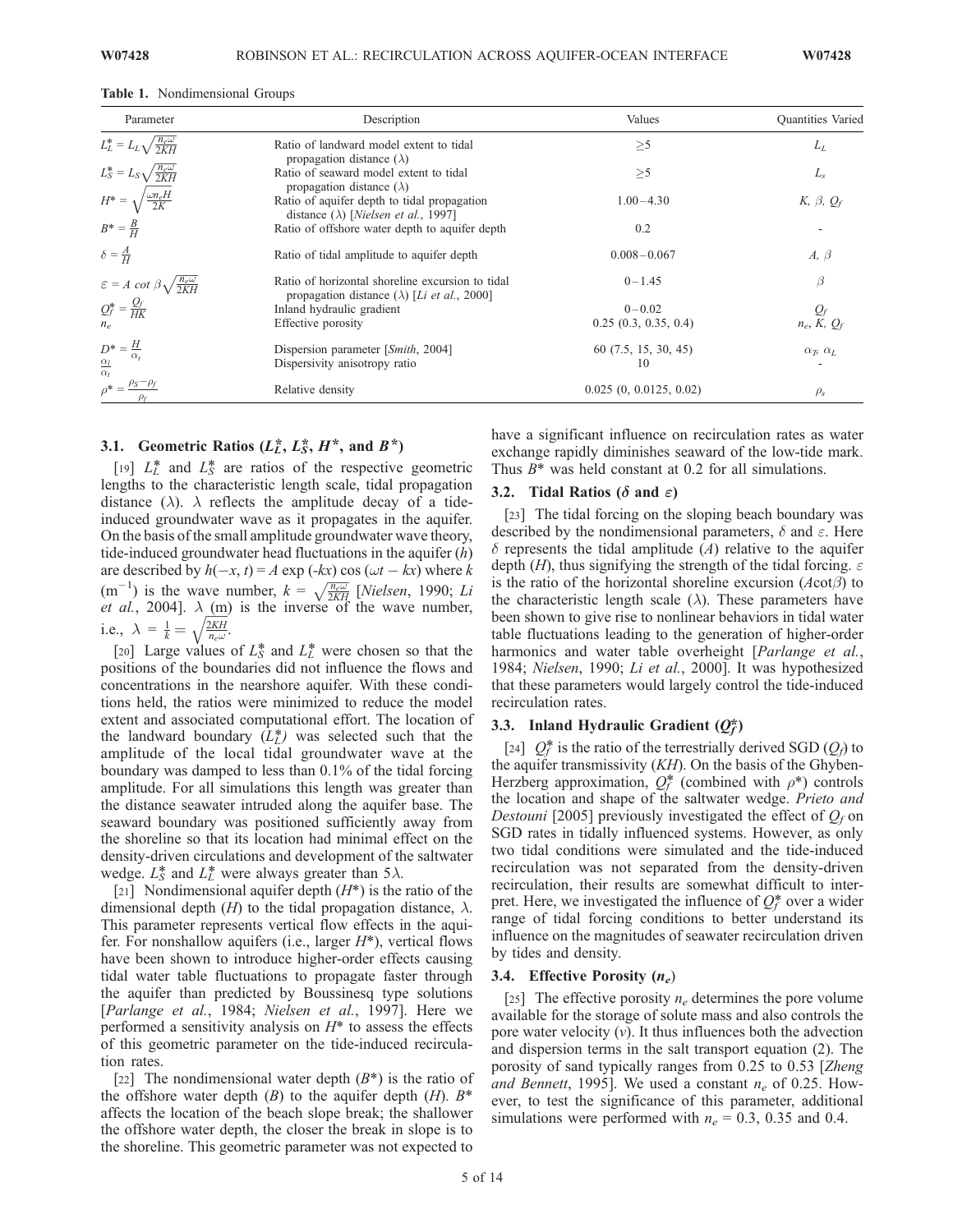## 3.5. Dispersion Parameters ( $D^*$  and  $\alpha_L/\alpha_T$ )

[26] The dispersion parameter  $D^*$  is the ratio of the aquifer depth,  $H$ , to the characteristic dispersivity parameter,  $\alpha_T$ . Although Smith [2004] demonstrated that this parameter largely controls the rate of density-driven convection across the transition zone of the saltwater wedge and thus densitydriven recirculation, it is not expected to have a significant influence on the tide-induced recirculation. As a result,  $D^*$ was assigned a constant value of 60. Finer grid discretization was required to control numerical dispersion in the model for larger values of  $D^*$  (i.e., grid Péclet numbers,  $P_x = \Delta x / \alpha_T < 2$ ,  $P_z = \Delta z / \alpha_T < 2$ ). This increased significantly the computational effort and simulation time. On the other hand, smaller values of  $D^*$  (larger  $\alpha_T$ ) led to unrealistic backward dispersion of salt into the aquifer along the discharge zone (i.e., into the freshwater discharge ''tube''). This backward dispersion was an artifact of the constant salt concentration  $(35 \text{ kg m}^{-3})$  cells along the aquifer-ocean interface (i.e., in zone A) [Robinson et al., 2007a]. A more realistic boundary condition would be to set the dispersive flux to zero along the outflowing portion of the boundary and constant concentration along the inflowing portion [Smith, 2004]. However, as the outflow zone is not known a priori, implementation of this condition is nontrivial. Notwithstanding these problems, a small number of simulations were performed to examine the effect of varying  $D^*$ .

[27] The dispersivity anisotropy ratio  $(\alpha_L/\alpha_T)$  was assigned a constant value  $= 10$ . Although this value falls at the lower end of the range of field-scale dispersivity estimates (5  $\lt \alpha_I/\alpha_T \lt 500$  [Gelhar et al., 1992]), it was selected to minimize both numerical dispersion and backward dispersion across the interface. Previous models of density-dependent flow in coastal aquifers have also adopted this value [Ataie-Ashtiani et al., 1999; Smith, 2004; Prieto and Destouni, 2005; Wilson, 2005]. This parameter may affect the exchange rates, in particular that of the densitydriven recirculation. As this study focuses on tide-induced recirculation (an advection-dominated process), the influence of this parameter on the SGD components was not examined.

#### 3.6. Relative Density  $(\rho^*)$

[28] Here  $\rho^*$  was set equal to 0.025 for most simulations. This corresponds to  $\rho_f = 1000 \text{ kg m}^{-3}$  and  $\rho_s = 1025 \text{ kg m}^{-3}$ . Although the concentration of the surface water in a tidal estuary may be significantly lower,  $C_s = 35$  kg m<sup>-3</sup> (i.e.,  $\rho_s =$ 1025 kg m<sup> $-3$ </sup>, equation (3)) is typical for ocean beaches. Here  $\rho^*$  affects the buoyancy forces which drive free convection within the saltwater wedge. As such this parameter influences the location, slope and length of the saltwater wedge transition zone. Although  $\rho^*$  was expected to affect significantly the density-driven recirculation  $(Q_d)$ , it was not expected to have a large influence on tidally driven recirculation  $(Q_t)$  which is a forced convection process [Robinson et al., 2007a]. This hypothesis was tested by setting  $\rho^*$  to 0, 0.0125 and 0.02.

#### 4. Simulations and Results

[29] Simulation of tidal oscillations was computationally intensive. As a result, models were initially run to the steady state with no tide. Tidal fluctuations were then introduced and the model was run to the quasi-steady state with respect to flows across the aquifer-ocean interface. Simulations were typically run for a model time of 500 d.

[30] The model grid was nonuniform with refinement  $(\Delta x = 0.3125 \text{ m and } \Delta z = 0.0625 \text{ m})$  around the aquiferocean interface where large parameter variations and concentration gradients existed. Tests were performed to verify that numerical solutions were independent of the grid discretization. Relative differences in the exchange rates between the predictions of the base models and more finely discretized models were within 1%. The base models had 226 columns and 151 layers.

[31] Numerical results were generated for the range of nondimensional values listed in Table 1. To identify the individual effect of parameters, one nondimensional parameter was systematically varied while all others were held constant. The physical quantities changed to vary each nondimensional parameter without modifying others are listed in Table 1. The base simulation about which the required quantities were varied had nondimensional parameters:  $Q_f^* = 0.007$ ,  $\delta = 0.033$ ,  $\varepsilon = 0.72$  and  $H^* = 2.17$ . These values represent a typical tidally influenced coastal aquifer system. All simulations were conducted for a 30-m thick aquifer. This aquifer depth minimized the size of the model domain and thus computational effort, while also ensuring that  $D^*$  (H/ $\alpha_T$ ) was realistic and did not create excessive backward dispersion across the aquifer-ocean interface (see section 3.5). Simulations of deeper (60 m) and shallower (15 m, 7.5 m) aquifer systems were performed to confirm that the results were independent of the model scale.

[32] We show in Figure 3 the simulated velocities and concentrations in the nearshore aquifer at four stages of the tidal cycle (midrising, high tide, midebbing and low tide) for the base simulation. The processes revealed are indicative of those occurring when an unconfined coastal aquifer is subject to tidal forcing across a sloping beach face. Similar intratidal flow patterns have previously been shown by Boufadel [2000], Ataie-Ashtiani et al. [1999], and Mao et al. [2006]. For certain slope, permeability and tidal conditions, a seepage face will also form if the water table becomes decoupled from the tidal elevation on the ebbing tide; however seepage face development was not simulated in our model. Predicted exchange rates demonstrated that infiltration (inflow) occurs predominately on the late stages of the rising tide and over the high tide when the beach water table is lower than the tidal elevation. Exfiltration (outflow) dominates during the ebbing tide and continues over the early stages of the rising tide with water draining from the aquifer (Figure 4). The difference between the total exfiltration and infiltration over the tidal cycle (i.e., total net exchange) was the fresh groundwater discharge.

[33] The specific exfiltration and infiltration rates along the aquifer-ocean interface over the tidal cycle revealed three distinctive zones of exchange: tidally driven recirculation zone (TRZ), freshwater discharge zone (FDZ) and density-driven recirculation zone (DRZ, Figure 5). Tidal fluctuations across the sloping beach face drove an asymmetric exchange pattern with infiltration occurring primarily in the upper intertidal region and exfiltration closer to the low-tide mark. This asymmetric exchange led to a tideinduced seawater circulation through the intertidal region and the formation of the upper saline plume (Figure 3) [Robinson et al., 2007a]. Fresh groundwater discharged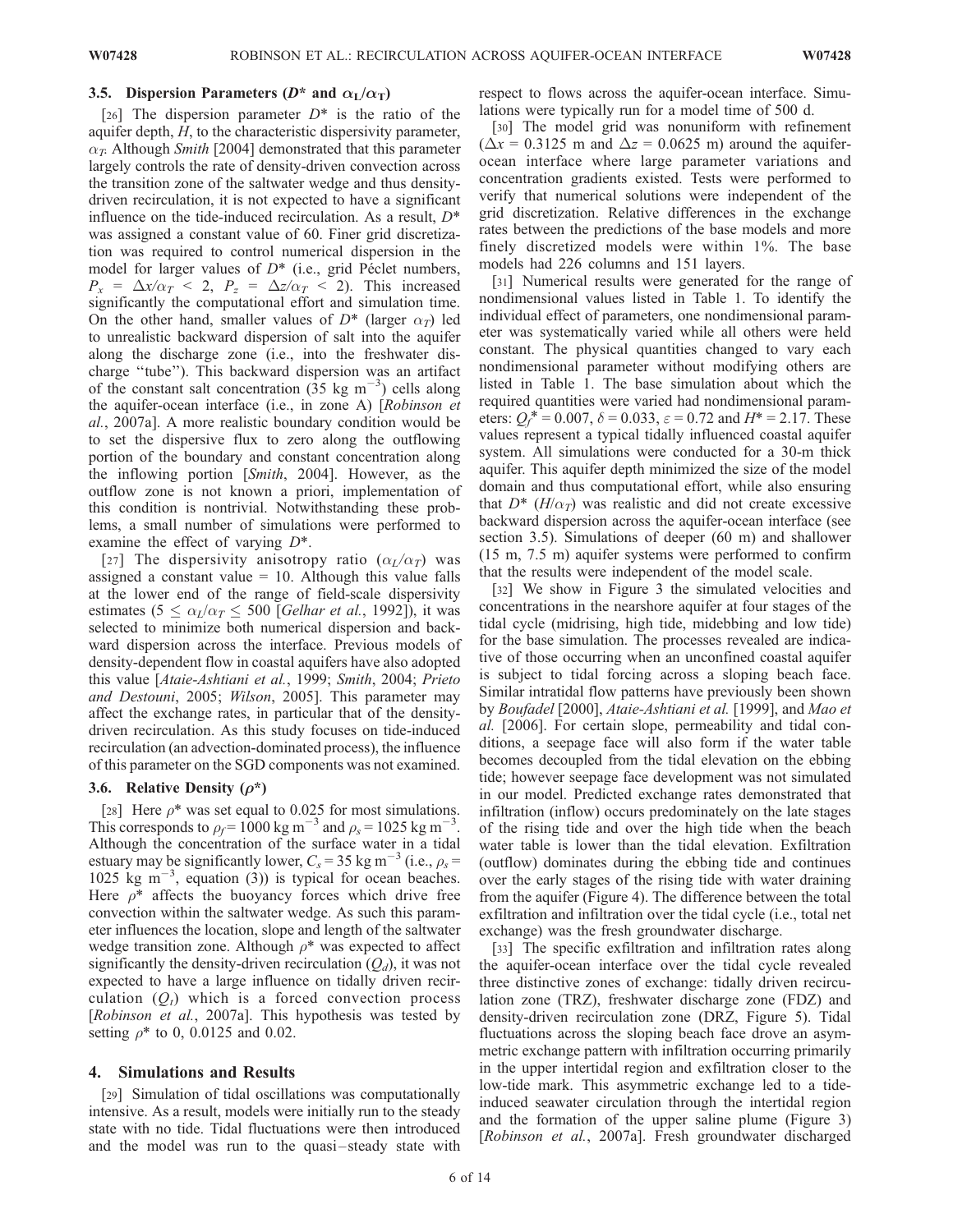

Figure 3. Flow velocities and concentrations in the nearshore aquifer at (a) midtide (rising), (b) high tide, (c) midtide (ebbing), and (d) low tide. Results are for the base simulation with  $Q_f^* = 0.007$ ,  $\delta =$ 0.033,  $\varepsilon = 0.72$ , and  $H^* = 2.17$ . The diagrams focus on the area near the aquifer-ocean interface in the intertidal region. The model extent is greater than shown here with  $L_s = 100$  m,  $L_l = 150$  m, and  $H = 30$  m. Shading (gray scale) represents the salt distribution. The scale of the velocity vectors is shown in Figure 3a.

around the low-tide mark where high exfiltration but negligible infiltration occurred. Further seaward, water exchange (infiltration and exfiltration) associated with the density-driven circulations decreased offshore.

[34] As the recirculation across the seabed is driven by two distinct mechanisms, two nondimensional parameters were defined to analyze the results: tidally driven recirculation percent (TDR),

$$
TDR = \frac{Q_t}{Q_f} \times 100,\tag{6a}
$$

and density-driven recirculation percent (DDR),

$$
DDR = \frac{Q_d}{Q_f} \times 100.
$$
 (6b)

Use of two separate parameters rather than a combined recirculation percent [Prieto and Destouni, 2005] provides a better description of the system, allowing for understanding of the actual mechanisms controlling SGD. As the magnitude of  $Q_f$  can typically be determined on the basis of aquifer recharge, this flow was used to nondimensionalize the other SGD components. On the basis of the spatial exchange distribution shown in Figure 5,  $Q_t$  was calculated as the total infiltration across the interface landward of the freshwater discharge zone and  $Q_d$  was the total infiltration across the interface seaward of the freshwater discharge zone. A spatial exchange profile was plotted for each scenario to delineate the exchange zones.

## 4.1. Effect of Tidal Ratios (Variable  $\delta$  and  $\varepsilon$  With Other Parameters Constant)

[35] Tidally driven recirculation percent (TDR) increases significantly as  $\delta$  increases (Figure 6a). In the absence of tidal oscillations ( $\delta = 0$ ), TDR is zero. The relationship between  $\delta$  and TDR becomes relatively linear as tidal forcing intensifies. TDR reaches up to 348% for large tidal amplitude conditions (relative to the aquifer depth). When the tidal shoreline excursion across the sloping beach face  $(\epsilon)$  is small, any increase in the width of the intertidal zone increases the tide-induced recirculation (Figure 6b). This is due to the increase in area (potential) for infiltration. However, as  $\varepsilon$  continues to increase, the small beach slope starts to limit the beach's drainage capacity and hence the



Figure 4. Temporal variations in net exchange (solid curve with crosses) across the aquifer-ocean interface through a tidal cycle (solid curve). Results are for the base simulation with  $Q_f^* = 0.007$ ,  $\delta = 0.033$ ,  $\varepsilon = 0.72$ , and  $H^* =$ 2.17. A positive exchange rate indicates exfiltration, whereas a negative exchange rate indicates infiltration.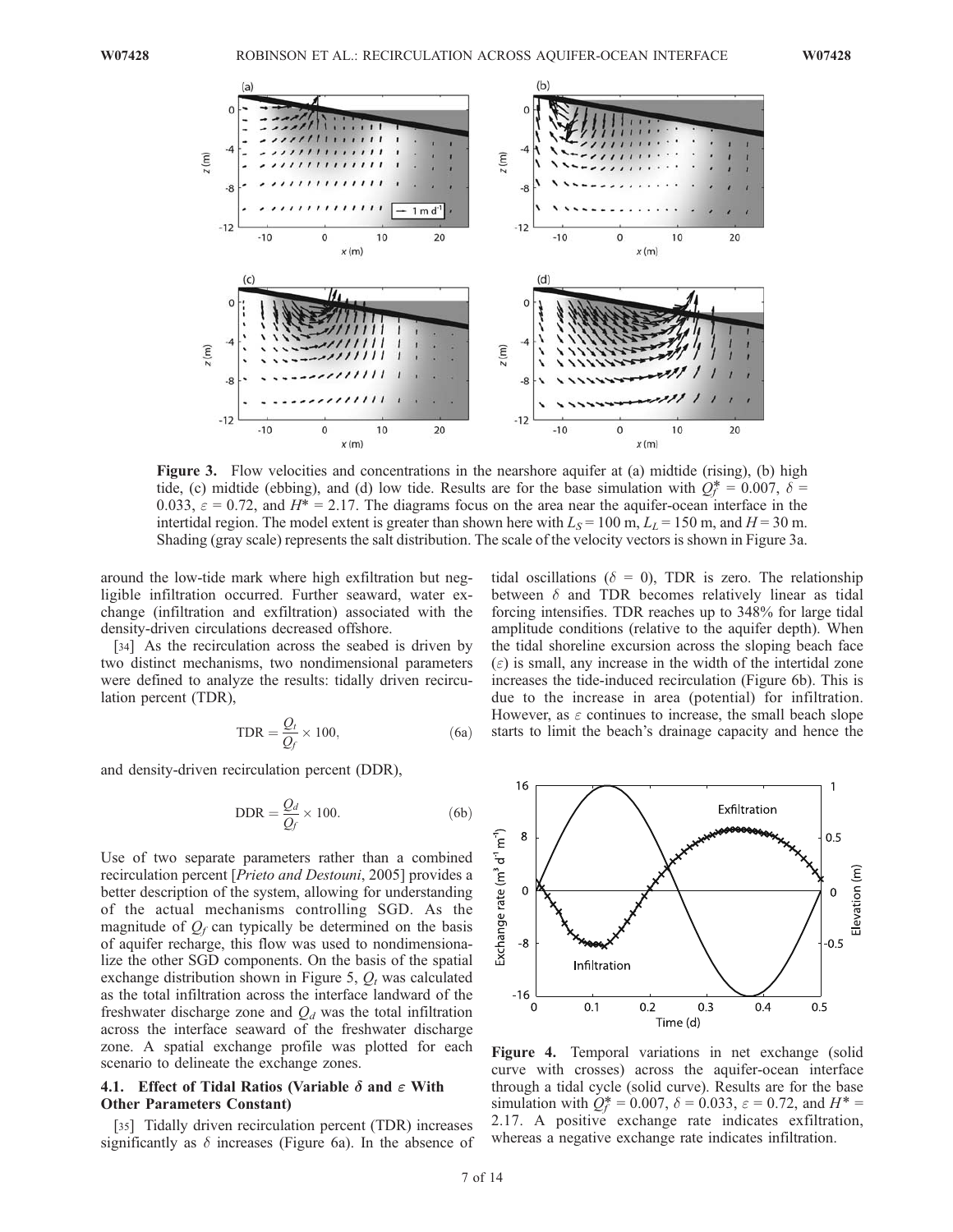

Figure 5. Specific exfiltration (solid curve) and infiltration (dashed curve) rates along the aquifer-ocean interface over a tidal cycle. Results are for the base simulation with  $Q_f^*$  = 0.007,  $\delta = 0.033$ ,  $\varepsilon = 0.72$ , and  $H^* = 2.17$ . The high-tide mark corresponds to  $x = -10$  m, and low-tide mark corresponds to  $x = 10$  m. The spatial behavior of infiltration along the interface reveals a tidally driven recirculation zone (TRZ) and a density-driven recirculation zone (DRZ), which are separated by a freshwater discharge zone (FDZ).

exfiltration rate, and TDR approaches an asymptotic value. For larger tidal forcing  $(\delta)$  the TDR asymptote is greater.

[36] In addition to increasing the tidal exchange,  $\delta$  also increases the density-driven recirculation (DDR, Figure 7). Tidal forcing enhances dispersion at the transition zone of the saltwater wedge. This leads to increased density-driven convection required to replenish salts which become entrained in the discharging fresh groundwater. In contrast,

DDR decreases for increasing horizontal shoreline excursion ( $\varepsilon$ ). As  $\varepsilon$  increases the tidal circulation cell operates over a wider zone with the extent of the upper saline plume increasing accordingly. The extended upper saline plume pushes the freshwater discharge zone and saltwater wedge seaward which in turn reduces the density-driven recirculation. The influence of  $\varepsilon$  on DDR is greater for larger  $\delta$  as the tidal circulations (which indirectly restrict the density-driven convection) strengthen.

## 4.2. Effect of Inland Hydraulic Gradient (Variable  $Q_f^*$ With Other Parameters Constant)

[37] TDR decreases as the inland hydraulic gradient,  $Q_f^*$ , increases (Figure 8a). TDR however is not a suitable parameter for examining the influence of inland forcing on tidally driven recirculation rates. Varying  $Q_f^*$  ( $\frac{Q_f}{KH}$ ) via  $\tilde{Q}_f$ has a direct influence on TDR  $(\frac{Q_t}{Q_f} \times 100)$ . For example, as  $Q_f$  increases, TDR is reduced even with  $Q_t$  unchanged. To directly examine the influence of the inland condition on the tide-induced recirculation rates,  $Q_t$  may be compared for different  $Q_f^*$ . For  $K = 10$  m d<sup>-1</sup> and  $H = 30$  m, the tideinduced recirculation rate decreases with increasing  $Q_f^*$ (Figure 8b). The tidal circulations shown in Figure 3 are pushed back in the presence of strong seaward directed fresh groundwater flow. In contrast, as  $Q_f^*$  decreases, the freshwater discharge "tube" contracts and  $Q_t$  increases as the tidal circulations expand.  $Q_f^*$  has a similar influence on  $Q_t$  for different strengths of tidal forcing ( $\delta$ ).

[38] The relationship between  $Q_f^*$  and density-driven recirculation  $(Q_d)$  is nonmonotonic (Figure 9). Maximum rates of  $Q_d$  are achieved for intermediate values of  $Q_f^*$ .  $Q_d$  is small for low  $Q_f^*$  because of weak density gradients across a relatively wide transition zone of the saltwater wedge [*Smith*, 2004]. As  $Q_f^*$  increases the transition zone narrows causing increased convective flow and thus  $Q_d$ . For large



**Figure 6.** Effect of (a)  $\delta$  and (b)  $\varepsilon$  on TDR. All other parameters are held constant:  $Q_f^* = 0.007$  and  $H^* = 2.17$ .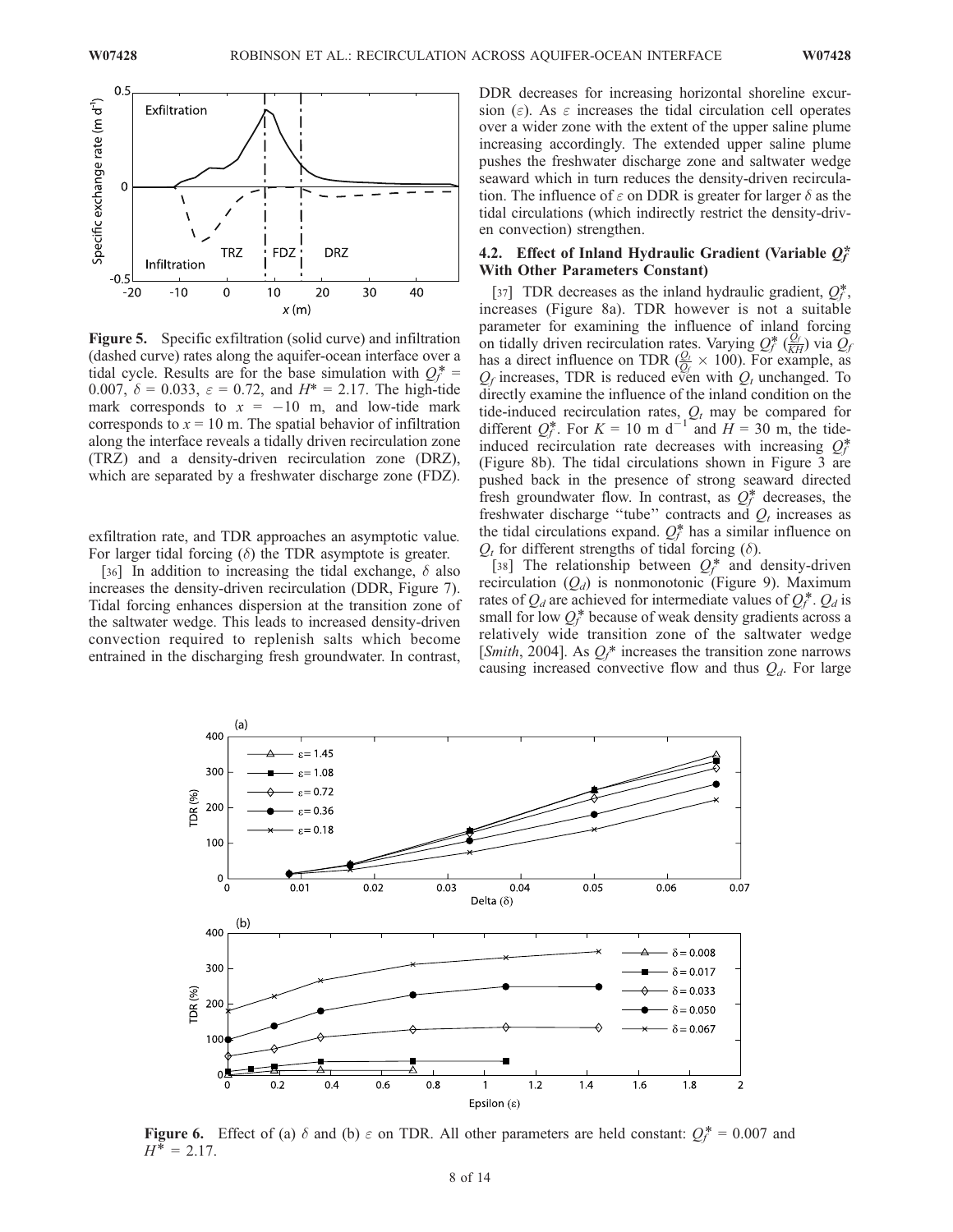

**Figure 7.** Effect of  $\varepsilon$  on DDR for different  $\delta$  values. All other parameters are held constant:  $Q_f^* = 0.007$  and  $H^* =$ 2.17.

 $Q_f^*$ ,  $Q_d$  decreases as the extent of the seawater intrusion into the aquifer is reduced. The inland hydraulic gradient for which  $Q_d$  reaches its maximum rate increases with the tidal forcing  $(\delta)$ . This is due to the competing influence of tidal forcing which widens the transition zone while also reducing the extent of seawater intrusion.

### 4.3. Effect of Nondimensional Aquifer Depth (Variable  $H^*$  With Other Parameters Constant)

[39] Figure 10a reveals the asymptotic behavior of TDR as a function of  $H^*$ . For small  $H^*$ , the shallow aquifer depth constrains the tidally driven circulations; and increases in  $H^*$  raises TDR. However, as  $H^*$  continues to increase the finite depth effects become negligible whereby further increases no longer influence the tide-induced exchange process. The results indicate that the magnitude of densitydriven recirculation is more strongly influenced by  $H^*$  than the tide-induced recirculation (Figure 10). As the aquifer depth increases, the extent of the saltwater wedge and thus area available for dispersion across the transition zone increase accordingly. This leads to enhanced convective circulation and thus increased density-driven exchange as shown in Figure 10b.

## 4.4. Effect of Porosity (Variable  $n_e$  With Other Parameters Constant)

[40] The results suggest that  $n_e$  has a negligible influence on TDR and DDR for the range of values  $(0.25 - 0.4)$ examined (Figure 11). Although tide-  $(Q_t)$  and densitydriven  $(Q_d)$  recirculation increase as  $n_e$  increases, the fresh groundwater discharge  $(Q_f)$  also increases in direct proportion to these flows (with all other nondimensional parameters held constant). As a result, the nondimensional recirculation rates (TDR, DDR) are independent of  $n_e$ .

## 4.5. Effect of Dispersion Coefficient (Variable  $D^*$  With Other Parameters Constant)

[41] The dispersion coefficient  $D^*$  does not significantly affect the tidal recirculation rates (Figure 12a).  $D^*$  was varied from  $7.5 - 60$  and over this range TDR changed by 3.5% from 135% to 131.5%. This relative independence of TDR on  $D^*$  is not unexpected as tide-induced recirculation is an advection-dominated process.

[42] In contrast,  $D^*$  has a significant influence on the magnitude of density-driven recirculation (Figure 12b). DDR increased from 39% to 55% as  $D^*$  varied from 7.5  $-$  45. For  $D^*$  greater than 45, DDR reduced slightly from 55% to 53%, indicating that for the parameters simulated, the maximum DDR occurs around  $D^* = 45$ . This result supports the finding of Smith [2004] that a maximum rate of DDR is achieved for intermediate values of  $D^*$ ; in his case, the optimal  $D^* = 40$ . He suggested that for small  $D^*$ , the density gradients across the saltwater wedge transition zone weaken as  $D^*$  decreases. This leads to a decrease in the convective overturn and hence reduced density-driven exchange. As  $D^*$  increases above the optimal value, the density-driven recirculation again decreases as the convective overturn is limited by the rate of salt dispersion across the transition zone. In this study, the range of  $D^*$ values which could be simulated was constrained by numerical considerations described in section 3.5.

#### 5. Discussion

## 5.1. Conditions for Large TDR and SGR

[43] The parametric analysis revealed that  $\delta$ , which represents the intensity of the tidal forcing, is the primary parameter controlling tide-induced recirculation rates (Figure 6a). To identify conditions for which seawater recirculation is likely to be significant, TDR and SGR\* (nondimensional



**Figure 8.** Effect of  $Q_f^*$  on (a) TDR and (b) tidally driven recirculation rate  $(Q_t)$  for different  $\delta$  values. All other parameters are constant:  $\varepsilon = 0.72$  and  $H^* = 2.17$ .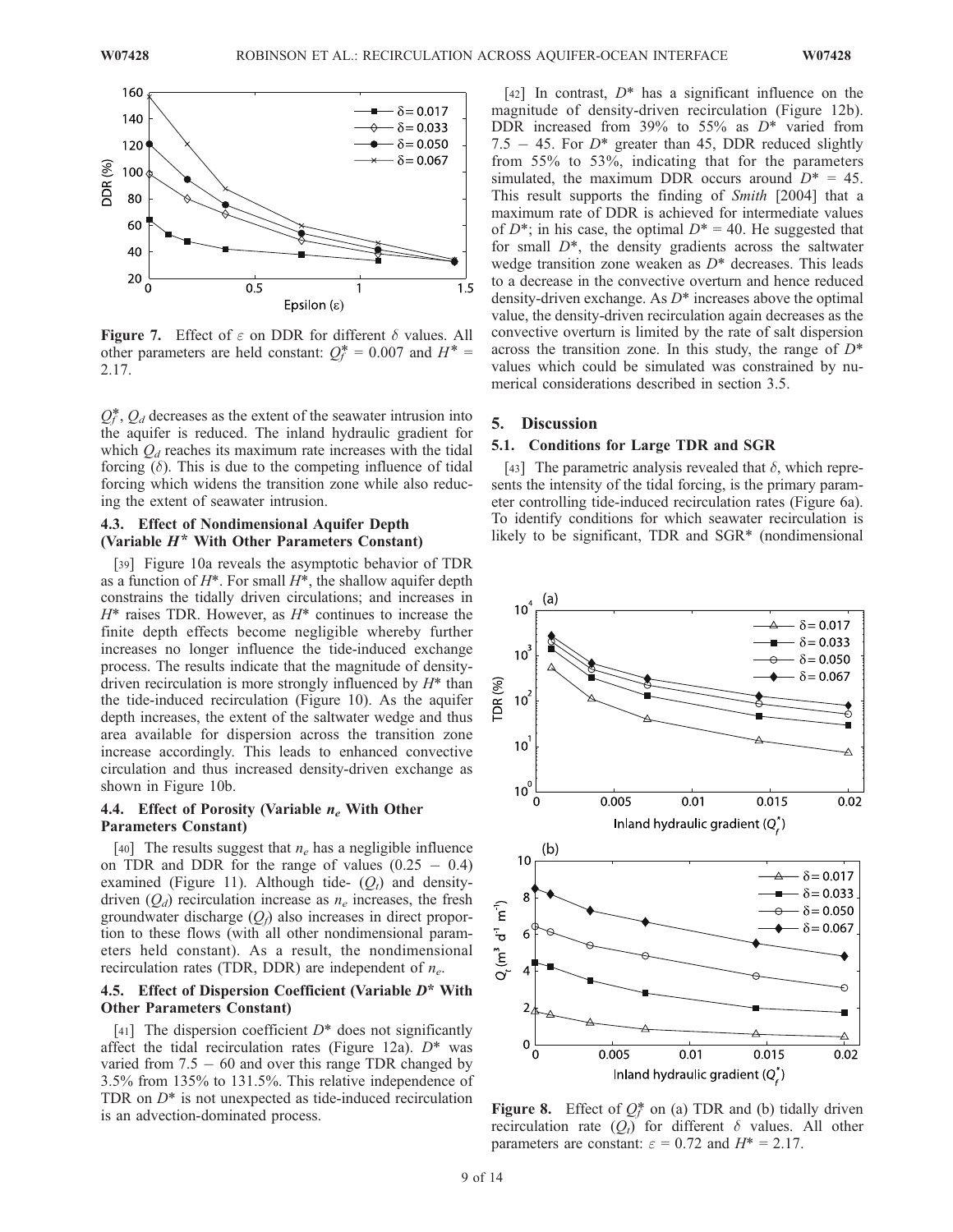

**Figure 9.** Effect of  $Q_f^*$  on density-driven recirculation rate  $(Q_d)$  for different  $\delta$  values. All other parameters are constant:  $\varepsilon = 0.72$  and  $H^* = 2.17$ .

SGR,  $\frac{Q_t+Q_d}{Q_f} \times 100$  contours in different variable spaces are shown in Figure 13. The shaded regions represent conditions for which tidally driven recirculation  $(Q_t,$  Figures 13a–13c) and total seawater recirculation (SGR, Figures 13d– 13f) are likely to contribute significantly to SGD rates (i.e.,  $Q_t$  and SGR are greater than  $Q_f$ ).

[44] The numerical results indicate that the inland hydraulic gradient  $(Q_f^*)$  also strongly influences the relative tidal recirculation (Figure 13a). TDR is likely to be significant on coasts with significant tidal ranges and small inland hydraulic gradients (seaward direction). The magnitude of total seawater recirculation  $(Q_t + Q_d)$  relative to the fresh groundwater discharge  $(Q_f)$  displays a similar relationship; that is, the relative recirculation is expected to be significant when the ratio of the tidal ( $\delta$ ) to inland forcing  $(Q_f^*)$  is large (Figure 13d). It is interesting to note that this ratio has also been shown to strongly influence the salinity stratification and extent of mixing between fresh groundwater and recirculating seawater in a subterranean estuary [Robinson et al., 2007a]. Well-mixed subterranean estuaries are expected when the magnitude of tidal to inland forcing is significant; this corresponds with our finding of large seawater recirculation rates relative to fresh groundwater flow. Conversely, stratified subterranean estuaries occur when the ratio of tidal to inland forcing is small; that is, when the relative seawater recirculation is small.

[45] Figure 13b shows that  $\varepsilon$  behaves asymptotically only influencing the tide-induced exchange rate for small values (i.e., steep beaches) where the finite width of the intertidal zone restricts the exchange process. For mildly sloping beaches (larger  $\varepsilon$ ), TDR contours are horizontal indicating that  $\varepsilon$  has no influence on the magnitude of tide-induced recirculation for these beaches. This is due to the competing effects of the potential for infiltration versus the beach's drainage capacity. From Figure 13e, it can be seen that the total seawater recirculation rate (SGR\*) is relatively independent of  $\varepsilon$ . While tidally driven recirculation increases with increasing  $\varepsilon$  (for small  $\varepsilon$ , Figure 6b), the density-driven recirculation decreases (Figure 7); thus the effects on the two recirculation components result in a relatively constant total seawater recirculation. Although  $H^*$  was also shown to behave asymptotically (Figure 10a), the effect of aquifer thickness on TDR is small compared with  $\delta$  and  $Q_f^*$ 

(Figure 13c).  $H^*$  has a more significant influence on the total seawater recirculation rate due to the density-driven exchange increasing with the aquifer depth (Figure 13f).

[46] On the basis of these results and the uncertainty associated with predicting actual recirculation rates, it is recommended that the magnitude of tidal forcing and inland hydraulic gradient be the primary parameters considered in assessing the relative contribution of tide-induced recirculation to total nearshore SGD rates. For steep beaches it may also be necessary to consider the horizontal shoreline excursion.

#### 5.2. Comparison With Simulations of Field Conditions

[47] Results from simulations of two field conditions were compared with the generic modeling results presented in Figures 13a and 13d. Field studies were conducted on the west coast of Moreton Island, Australia in December 2004 [Robinson et al., 2006] and July 2005 [Robinson et al., 2007b]. Models were developed in SEAWAT-2000 to simulate these field conditions and the numerical results compared well with the salinity and groundwater flow data [Robinson et al., 2007b]. Although  $\varepsilon$  and  $H^*$  for the field conditions do not match those for which Figures 13a and 13d were generated (i.e.,  $\varepsilon = 1.5$  and 1.3 for the December and July deployments, respectively, and  $H^*$  = 2.38 for the site), it was possible to compare the recirculation rates predicted by the field simulations as the rates are relatively independent of  $\varepsilon$  and  $H^*$  for these values (Figures 13b, 13c, 13e, and 13f). For both field deployments,  $\delta = 0.0275$ . The inland hydraulic gradient was lower for the December 2004 deployment with  $Q_f^* = 0.003$ compared with  $Q_f^*$  = 0.006 during the July 2005 deployment.



Figure 10. Effect of  $H^*$  on (a) TDR and (b) DDR for different  $\delta$  values. All other parameters are constant:  $\varepsilon$  = 0.72 and  $Q_f^* = 0.007$ .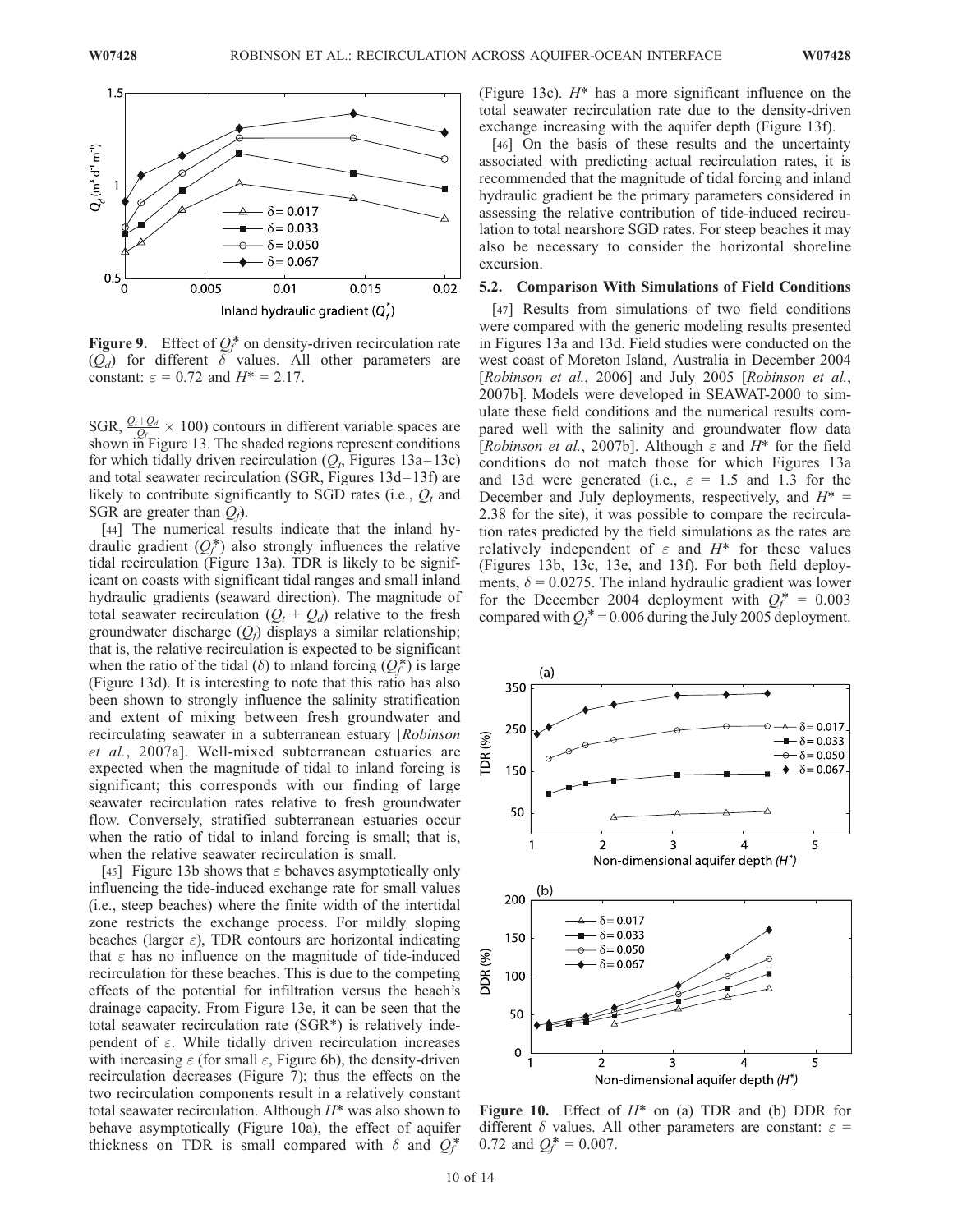

Figure 11. Effect of  $n_e$  on TDR and DDR. All other parameters are constant:  $\delta = 0.033$ ,  $\varepsilon = 0.72$ ,  $Q_f^* = 0.007$ , and  $H^* = 2.17$ .

The field simulations compare well with the generic numerical results. TDR and SGR\* were greater when the inland forcing was reduced;  $TDR = 264\%$  and  $SGR* =$ 366% for the December 2004 deployment and TDR = 132% and  $SGR* = 227\%$  for the July 2005 deployment. Because of the strong influence of inland forcing, it was not possible to compare the simulation results with Figures 13b, 13c, 13e, and 13f due to the different  $Q_f^*$  values.

[48] To further validate the relationships revealed in this study, the results need to be compared with direct measurements of water exchange rates in nearshore coastal environments. Although some previous field studies have quantified and delineated between "fresh"  $(Q_f)$  and "recirculated'' (SGR) discharge, it was not possible to compare these results with the relationships shown in Figure 13 as the aquifer parameters, tidal amplitude or freshwater groundwater discharge were not specified in these studies [Kim et al., 2003; Taniguchi and Iwakawa, 2004; Michael et al., 2005; Burnett et al., 2006]. Knowledge of these conditions is essential for such a comparison. Also, with the exception of *Michael et al.* [2005], we are not aware of any studies which have attempted to directly measure and quantify the total tidal recirculation  $(Q_t)$  in the nearshore region. Quantifying tidal recirculation and separating this SGD component from other components requires measurement of water exchange rates and salinity within the intertidal zone.

#### 5.3. Aquifer-Estuary Exchange

[49] Although this study focuses on aquifer-ocean exchange, groundwater discharge into coastal estuaries also represents a significant transport pathway for land-derived chemicals into the marine environment [Smith and Turner, 2001; Prieto and Destouni, 2005]. The main difference between aquifer-estuary and aquifer-ocean exchange is the salt concentration (density, equation (3)) of the receiving surface water. The driving mechanisms are the same for both cases. The salt concentrations of estuarine waters are typically less than that of the ocean (salt concentration  $\approx$  $35 \text{ kg m}^{-3}$ ) because of mixing with discharging fresh riverine water.

[50] A sensitivity analysis was performed to examine the influence of the surface water salt concentration (density,  $\rho^*$ ) on the exchange process. Results indicated that as the density of the surface water decreased, the convective overturn across the transition zone of the saltwater wedge is reduced, leading to a decrease in density-driven recirculation (Figure 14). DDR decreased from 52% to 0% as  $\rho^*$ decreased from 0.025 to 0 (i.e., the surface water salt concentration decreased from  $35 \text{ to } 0 \text{ kg m}^{-3}$ ). The density of the surface water also influenced the tidal recirculation process (Figure 14). As  $\rho^*$  decreased, the elevation of the saltwater wedge interface decreased in accordance with the Ghyben-Herzberg approximation allowing the freshwater discharge ''tube'' to extend downward. This reduced the upward force exerted on the tidal circulation cell by the discharging fresh groundwater. As a result, the tidal circulations expanded, enhancing tide-induced recirculation across the interface. Therefore, as the surface water freshened (35 to 0 kg m<sup>-3</sup>), TDR increased from 131% to 182%. Since estuarine waters are often subject to seasonal variations in salt concentration [Linderfelt and Turner, 2001], these results suggest that tide- and density-driven recirculation rates  $(Q_t \text{ and } Q_d)$  may also be seasonal in these environments.

#### 5.4. Limitations of Analysis

[51] To identify the key parameters controlling recirculation in the nearshore environment, several assumptions were made to simplify the coastal aquifer system. This study only examined homogeneous, isotropic aquifers with planar beach slopes. In reality, complex beach morphology, heterogeneity and anisotropy effects will likely complicate patterns and behaviors of groundwater flow and exchange.



**Figure 12.** Effect of  $D^*$  on (a) TDR and (b) DDR. All other parameters are constant:  $\delta = 0.033$ ,  $\varepsilon = 0.72$ ,  $Q_f^*$ 0.007, and  $H^* = 2.17$ .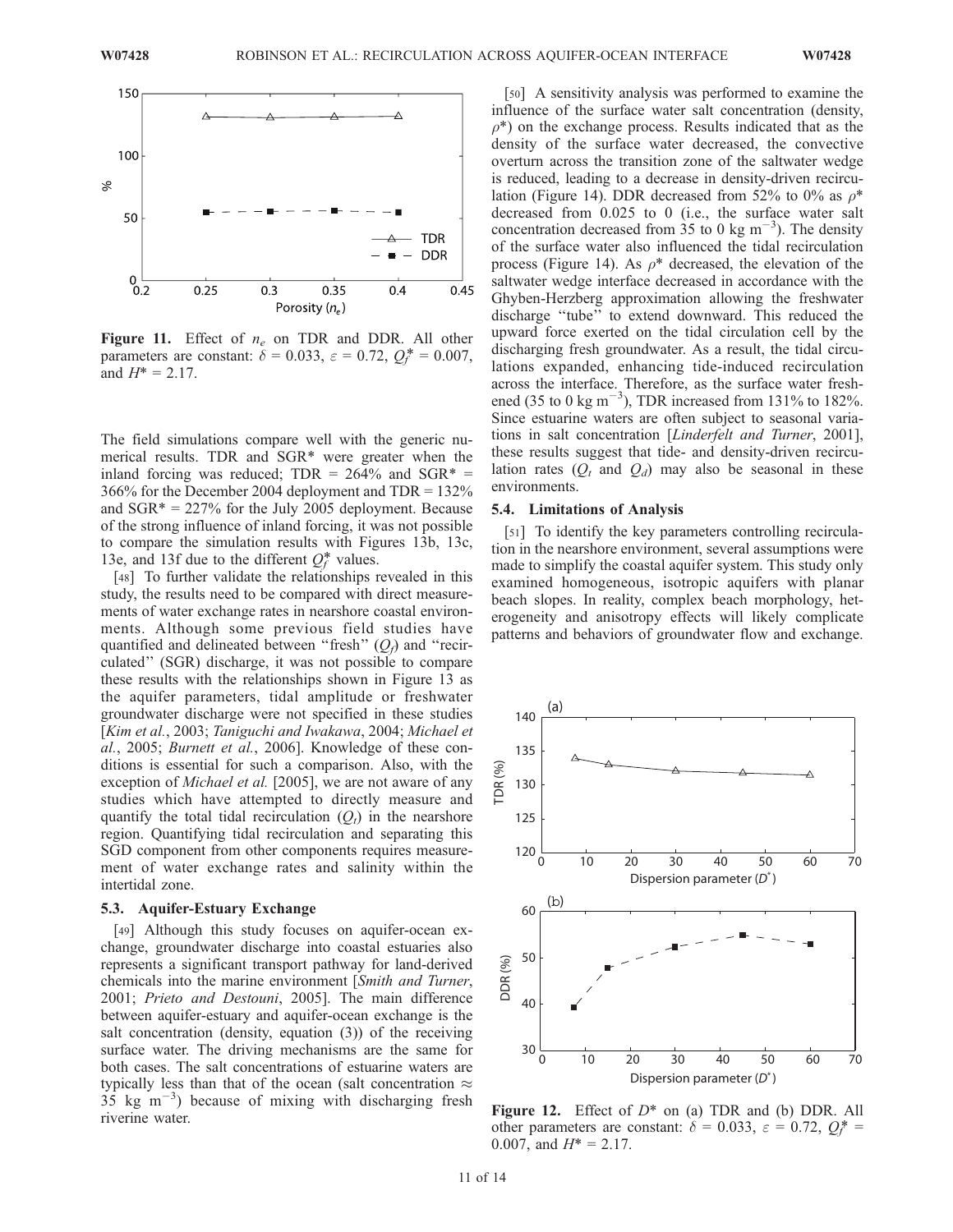

**Figure 13.** Contours of TDR for  $\delta$  versus (a)  $Q_f^*$ , (b)  $\varepsilon$ , and (c)  $H^*$  and contours of SGR\*  $\frac{Q_f+Q_d}{Q_f} \times 100$ ) for  $\delta$  versus (d)  $Q_f^*$ , (e)  $\varepsilon$ , and (f)  $H^*$ . Where parameters are not varied,  $\varepsilon = 0.72$ ,  $Q_f^* = 0.007$ , and  $H^* =$ 2.17. The shaded regions represent conditions for which tide-induced recirculation (Figures 13a –13c) and total seawater recirculation (13d-13f) are likely to contribute significantly to SGD rates. Conditions and relative recirculation rates for field deployments on Moreton Island in December 2004 (cross) and July 2005 (circle) are also shown in Figure 13a and 13d.

Also, temporal variations in forcing (e.g., spring-neap tidal cycle and seasonal changes in the inland hydrologic cycle) were not considered. It is expected that these cycles will drive significant fluctuations in exchange rates over their respective timescales as the relative forcing conditions vary.

[52] Focusing on tide-induced exchange, the influence of waves, which also represents an important forcing on the nearshore groundwater system, was not examined. Longuet-Higgins [1983] demonstrated that wave setup drives circulation with infiltration at the maximum runup point and exfiltration near the wave breaking point (Figure 1). In addition, wave runup forces infiltration into drained sediments predominantly on the rising tide [Kang et al., 1994]. Waves are expected to not only significantly increase SGD in the nearshore region [*Li et al.*, 1999], but also have a marked impact on nearshore groundwater dynamics. The



Figure 14. Effect of  $\rho^*$  on TDR and DDR. All other parameters are constant:  $\delta = 0.033$ ,  $\varepsilon = 0.72$ ,  $Q_f^* = 0.007$ , and  $H^* = 2.17$ .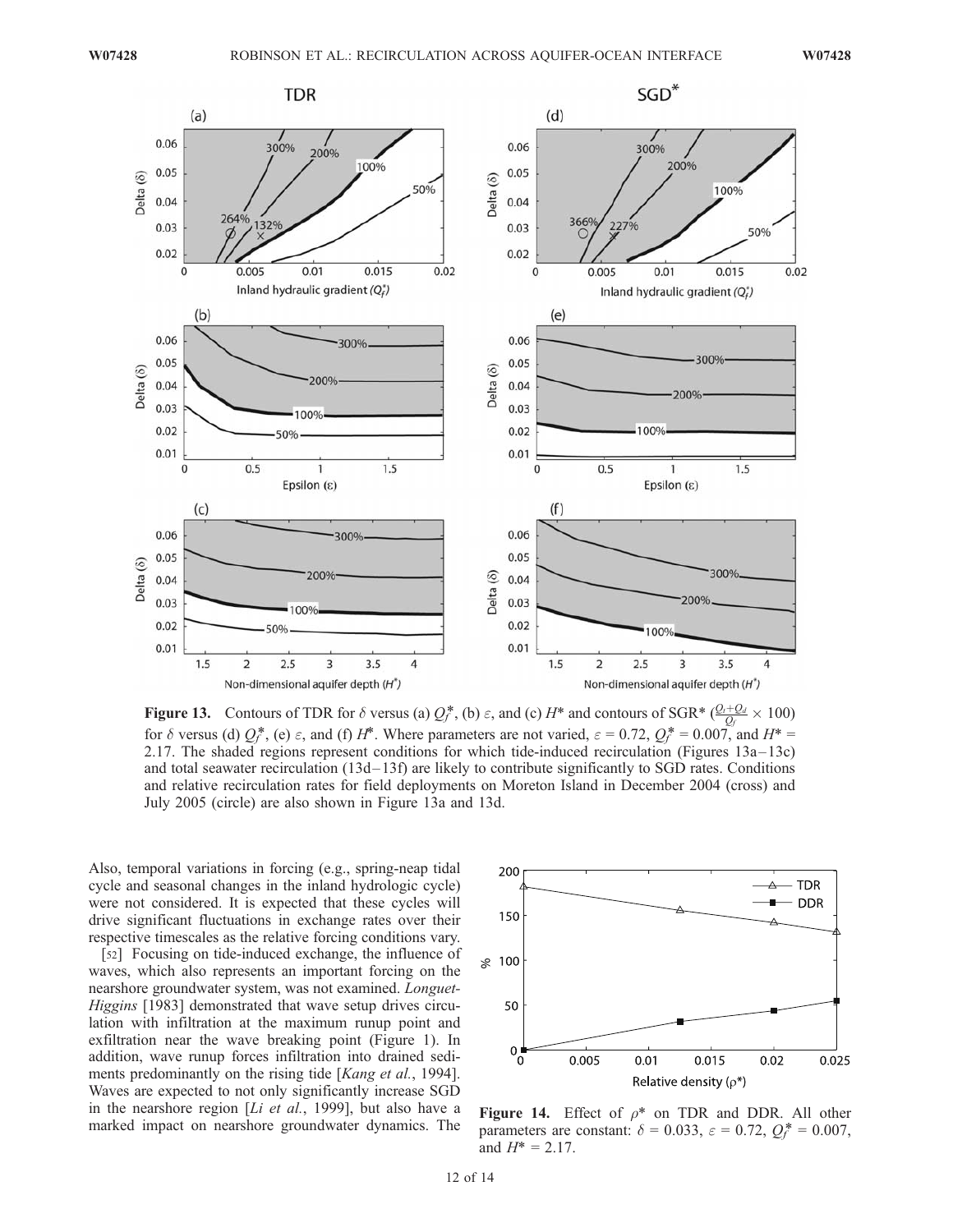interaction between tide- and wave-induced groundwater flows and the subsequent effect on exchange rates across the aquifer-ocean interface is an interesting and important area for future investigation.

## 6. Conclusions

[53] This study has demonstrated that tide-induced recirculation contributes significantly to total SGD rates in tidally influenced environments. Tidal forcing across a sloping beach results in a distinctive exchange pattern with tide-induced recirculation through the intertidal zone, fresh groundwater discharge near the low-tide mark and densitydriven recirculation decreasing offshore. The parametric analysis indicated that the amplitude of tidal oscillations and the inland hydraulic gradient are the key parameters controlling tide-induced recirculation rates. Large tidal exchange is expected for conditions where the relative magnitude of the tidal to inland forcing is significant. The horizontal shoreline excursion (beach slope) and aquifer depth displayed asymptotic behavior. These parameters only influenced the tidal recirculation rate for small values where the development of the tidal circulation cell was constrained by the area available for infiltration and the shallowness of the aquifer. Simulations showed that tidal forcing also increased density-driven exchange by enhancing dispersion across the transition zone of the saltwater wedge. Maximum rates of density-driven recirculation are expected at sites with large tidal range, aquifer thickness and beach slope but intermediate inland hydraulic gradient and aquifer dispersivities.

[54] **Acknowledgments.** The authors thank C. Langevin for providing valuable assistance in using SEAWAT-2000. The research was supported by funding from Australian Research Council (DP0346461) and National Natural Science Foundation of China (50425926). Financial assistance of an Australian Postgraduate Award to the first author is also gratefully acknowledged. Comments from three anonymous reviewers have led to improvement of the paper.

#### References

- Anderson, M. P., R. J. Hunt, J. T. Krohelski, and K. Chung (2002), Using high hydraulic conductivity nodes to simulate seepage lakes, *Ground*water,  $40(2)$ ,  $117-122$ .
- Ataie-Ashtiani, B., R. E. Volker, and D. A. Lockington (1999), Tidal effects on sea water intrusion in unconfined aquifers, J. Hydrol., 216, 17 – 31.
- Boehm, A. B., A. Paytan, G. G. Shellenbarger, and K. A. Davis (2006), Composition and flux of groundwater from a California beach aquifer: Implications for nutrient supply to the surf zone, Cont. Shelf Res., 26(2), 269 – 282, doi:10.1016/j.csr.2005.11.008.
- Boufadel, M. C. (2000), A mechanistic study of nonlinear solute transport in a groundwater-surface water system under steady state and transient hydraulic conditions, *Water Resour. Res.*, 36(9), 2549–2565.
- Buckingham, E. (1914), On physically similar systems: Illustrations of the use of dimensional equations, Phys. Rev., 4, 345 – 376.
- Burnett, W. C., H. Bokuniewicz, M. Huettel, W. S. Moore, and M. Taniguchi (2003), Groundwater and pore water inputs to the coastal zone, Biogeochemistry,  $66, 3-33$ .
- Burnett, W. C., et al. (2006), Quantifying submarine groundwater discharge in the coastal zone via multiple methods, Sci. Total Environ., 367, 498 – 543, doi:10.1016/j.scitotenv.2006.05.009.
- Charette, M. A., and E. R. Sholkovitz (2002), Oxidative precipitation of groundwater-derived ferrous iron in the subterranean estuary of a coastal bay, Geophys. Res. Lett., 29(10), 1444, doi:10.1029/2001GL014512.
- Charette, M. A., and E. R. Sholkovitz (2006), Trace element cycling in a subterranean estuary: Part 2. Geochemistry of the pore water, Geochim. Cosmochim. Acta, 70, 811 – 826, doi:10.1016/j.gca.2005.10.019.
- Chen, B. F., and S. M. Hsu (2004), Numerical study of the tidal effects on seawater intrusion in confined and unconfined aquifers by time indepen-

dent finite difference method, J. Waterw. Port Coastal Ocean Eng.,  $130(4)$ ,  $191-206$ .

- Church, T. (1996), An underground route for the water cycle, Nature, 380,  $579 - 580.$
- Crotwell, A. M., and W. S. Moore (2003), Nutrient and radium fluxes from submarine groundwater discharge to Port Royal Sound, South Carolina, Aquat. Geochem., 9, 191 – 208.
- Destouni, G., and C. Prieto (2003), On the possibility for generic modelling of submarine groundwater discharge, Biogeochemistry, 66, 171 – 186.
- Gallagher, D. L., A. M. Dietrich, W. G. Reay, M. C. Hayes, and G. M. Simmons (1996), Ground water discharge of agricultural pesticides and nutrients to estuarine surface water, Ground Water Monit. Rem., 16(1),  $118 - 129.$
- Gallardo, A. H., and A. Marui (2006), Submarine groundwater discharge: An outlook of recent advances and current knowledge, Geo Mar. Lett.,  $26(2)$ ,  $102 - 113$ .
- Gelhar, L. W., C. Welty, and K. R. Rehfeldt (1992), A critical review of data on field-scale dispersion in aquifers, Water Resour. Res., 28(7), 1955 – 1974.
- Hussain, N., T. M. Church, and G. Kim (1999), Use of <sup>222</sup>Rn and <sup>226</sup>Ra to trace groundwater discharge into Chesapeake Bay, Mar. Chem., 65, 127 – 134.
- Johannes, R. E. (1980), The ecological significance of the submarine discharge of groundwater, Mar. Ecol. Prog. Ser., 3, 365–373.
- Kang, H.-Y., P. Nielsen, and D. J. Hanslow (1994), Watertable overheight due to wave runup on a sandy beach, in Coastal Engineering 1994: Proceedings of the Twenty-Fourth International Conference, edited by B. L. Edge, pp. 2115 – 2124, Am. Soc. of Civ. Eng., Reston, Va.
- Kim, G., and D. Hwang (2002), Tidal pumping of groundwater into the coastal ocean revealed from submarine  ${}^{222}$ Rn and CH<sub>4</sub> monitoring, Geophys. Res. Lett., 29(14), 1678, doi:10.1029/2002GL015093.
- Kim, G., K.-K. Lee, K.-S. Park, D.-W. Hwang, and H.-S. Yang (2003), Large submarine groundwater discharge (SGD) from a volcanic island, Geophys. Res. Lett., 30(21), 2098, doi:10.1029/2003GL018378.
- Kohout, F. A. (1967), Ground-water flow and the geothermal regime of the Floridian Plateau, Trans. Gulf Coast Assoc. Geol. Soc, 17, 339 – 354.
- Langevin, C., W. B. Shoemaker, and W. Guo (2003), Modflow-2000, The U. S. Geological Survey modular ground-water model—Documentation of the Seawat-2000 version with the variable density flow process (VDF) and the integrated MT3DMS transport process (IMT), U. S. Geol. Surv. Open File Rep., 03-426, 57 pp.
- Li, L., D. A. Barry, F. Stagnitti, and J.-Y. Parlange (1999), Submarine groundwater discharge and associated chemical input to a coastal sea, Water Resour. Res., 35(11), 3252 – 3259.
- Li, L., D. A. Barry, F. Stagnitti, J. Y. Parlange, and D. S. Jeng (2000), Beach water table fluctuations due to spring-neap tides: Moving boundary effects, Adv. Water Resour., 23, 817-824.
- Li, L., D. A. Barry, D. S. Jeng, and H. Prommer (2004), Tidal dynamics of groundwater flow and contaminant transport in coastal aquifers, in Coastal Aquifer Management: Monitoring, Modelling and Case Studies, edited by A. H. D. Cheng and D. Ouazar, pp. 115-141, Lewis, Boca Raton, Fla.
- Linderfelt, W. R., and J. V. Turner (2001), Interaction between shallow groundwater, saline surface water and nutrient discharge in a seasonal estuary: The Swan-Canning system, Hydrol. Processes, 15, 2631-2653.
- Longuet-Higgins, M. S. (1983), Wave set-up, percolation and undertow in the surf zone, Proc. R. Soc. London, Ser. A, 390, 283 – 291.
- Mango, A. J., M. W. Schmeeckle, and D. J. Furbish (2004), Tidally induced groundwater circulation in an unconfined coastal aquifer modeled with a Hele-Shaw cell, Geology, 32(3), 233-236.
- Mao, X., P. Enot, D. A. Barry, L. Li, A. Binley, and D.-S. Jeng (2006), Tidal influence on behaviour of a coastal aquifer adjacent to a low-relief estuary, *J. Hydrol.*, 327, 110-127, doi:10.1016/j.jhydrol.2005.11.030.
- Michael, H. A., A. E. Mulligan, and C. F. Harvey (2005), Seasonal oscillations in water exchange between aquifers and the coastal ocean, Nature, 436, 1145 – 1148, doi:10.1038/nature03935.
- Moore, W. S. (1996), Large groundwater inputs to coastal waters revealed by  $^{226}$ Ra enrichments, Nature, 380, 612-614.
- Moore, W. S. (1999), The subterranean estuary: A reaction zone of ground water and sea water, *Mar. Chem.*,  $65$ ,  $111 - 125$ .
- Moore, W. S., and T. Church (1996), Submarine groundwater discharge. Reply to Younger, Nature, 382, 122.
- Nielsen, P. (1990), Tidal dynamics of the water table in beaches, Water Resour. Res., 26(9), 2127-2134.
- Nielsen, P., R. Aseervatham, J. D. Fenton, and P. Perrochet (1997), Groundwater waves in aquifers of intermediate depths, Adv. Water Resour., 20,  $37 - 43.$